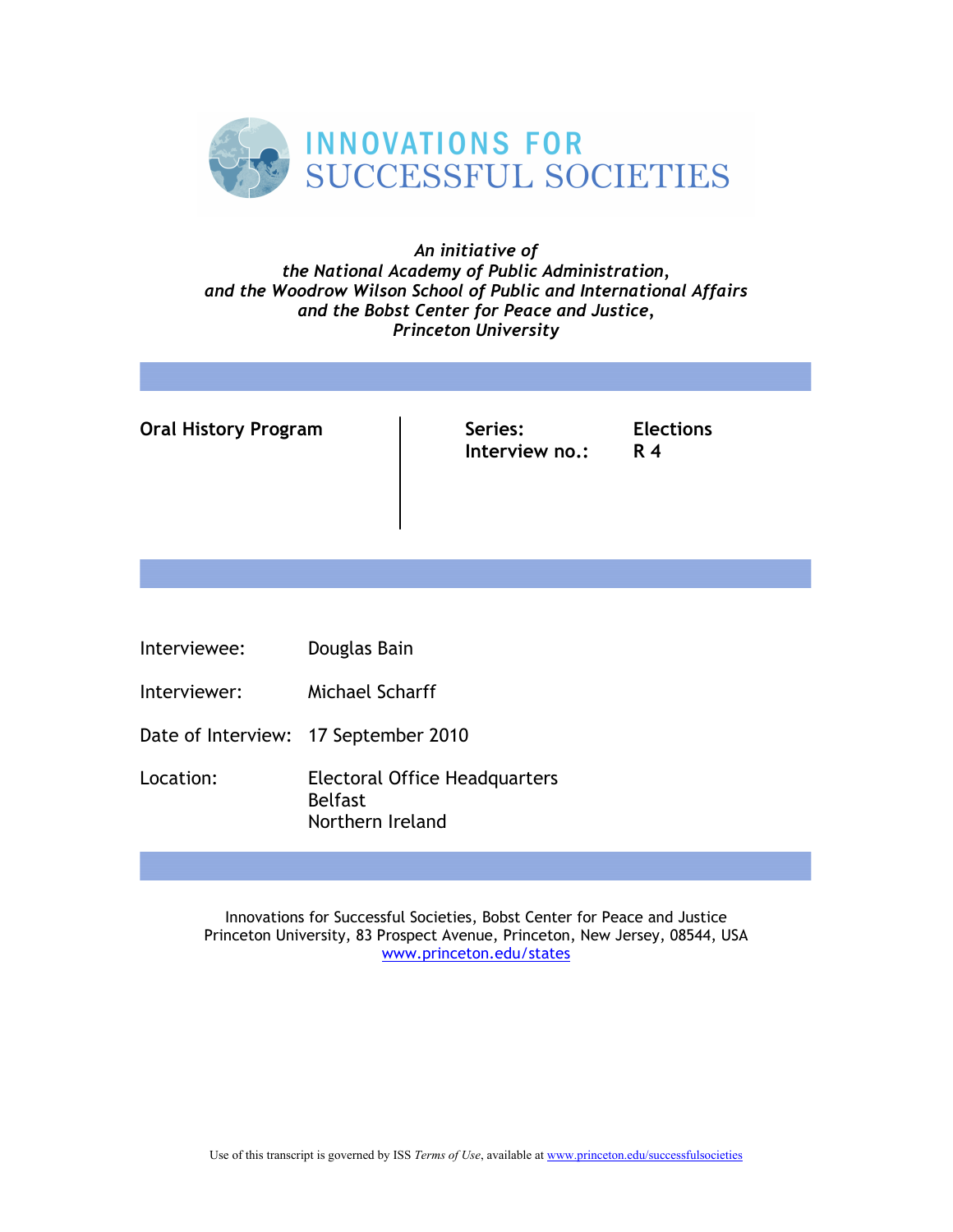- MICHAEL SCHARFF: This is Michael Scharff. The date is September  $17<sup>th</sup>$ , 2010. I'm sitting with Mr. Douglas Bain, who's the Chief Electoral Officer for the Electoral Office for Northern Ireland. We're at the Electoral Office's headquarters in Belfast.
	- Mr. Bain, thanks very much for agreeing to this meeting this morning.
- *DOUGLAS BAIN: No, it's useful to take part in research such as this.*
- SCHARFF: Thank you. If I could just ask, perhaps you could introduce yourself in full, and tell us how you first became involved, and how you were first appointed to your current position?
- *BAIN: Yes, certainly. I'm Douglas Bain. My training is as a lawyer. I'm still a member of the Bar in Scotland. And in 1988, I was invited to come to Northern Ireland for work in connection with The Troubles. And between 1988 and 2000, I worked in a number of positions in the Northern Ireland office, in connection with The Troubles, and I won't be saying any more about the work I did there.*

*Because of the change in the political environment then, and the security situation, I was no longer required in these roles, and I took up an appointment as Director of Services in the Northern Ireland Prison Service, where I remained until 2006. At that time, I was 56 and thought I would like one more different job before I retired, and I saw a public advertisement for the post of Chief Electoral Officer for Northern Ireland, and applied for it, and was interviewed, and was successful.* 

*I should say that plainly up until I left the prison service, I had been a civil servant, a senior civil servant. I had to resign from the civil service to take up the Chief Electoral Officer post. The Chief Electoral Officer is not a civil servant; it's what's called an independent statutory office holder. So, it's a Crown appointment, and I have conditions of tenure, which are similar in some respects to those enjoyed by a judge. So, I can be dismissed, for example, only if I'm convicted of a criminal offense, declared bankrupt, fail to turn up for a continuous period of six months, or so on. The fact that someone doesn't like my decisions is not grounds for dismissing me. And that independence is very important, because it means I can openly express my views to the Secretary of State without any fear that it could adversely impact upon me.*

- SCHARFF: I understand you mentioned your last appointment. For the record, you are planning to retire in the near future?
- *BAIN: Yes, I retire at the end of this month.*
- SCHARFF: Can I ask, when you first came into this position in 2006, how would you characterize the state of the electoral system at that time?
- *BAIN: It was at an interesting point. I mean, the electoral system, I split broadly into two parts. The first is getting people onto the electoral register, so that they can vote if they wish to do so. And the second is providing them the opportunities to vote at elections that are free and fair, if they are on the register.*

*On the first of these, Northern Ireland was in the process of moving from the system of registration it had operated, since time began, throughout the UK. And that was a system called "household registration", on which each autumn, registration forms were sent to the head of each household, whatever that meant.*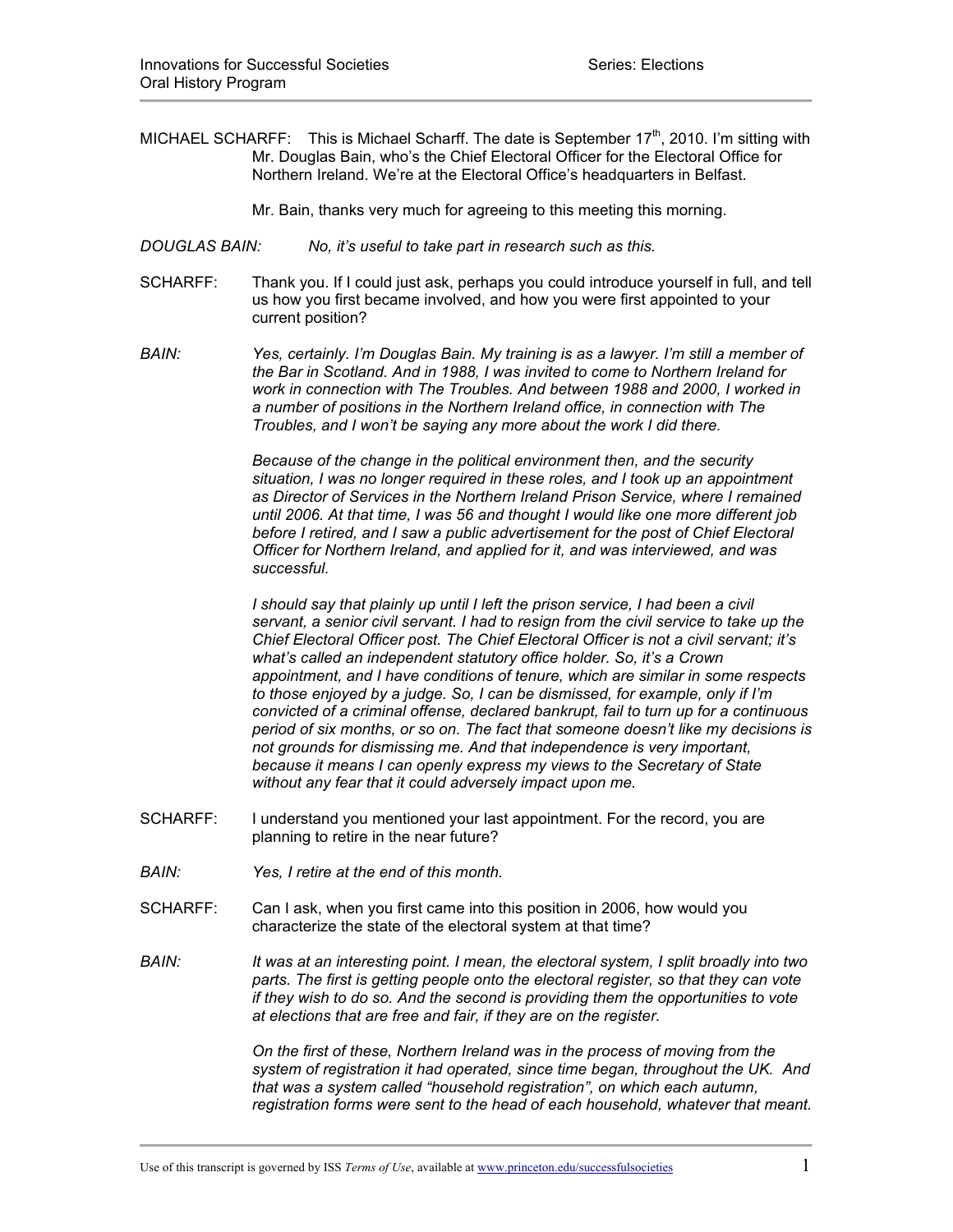*Traditionally, it would have been the man, but plainly, by 2006, that wasn't appropriate. And they entered on the form the names of all the people living at their address who they believed were eligible to register, and returned the form. And from that, and electoral register was produced, without, in practice, any checking of the information provided.* 

*That system had for many years been considered to be unsatisfactory in Northern Ireland, and there was no doubt that there were significant numbers of people on the register who may not have existed at all. And if they did exist, didn't live at the address where they were said to live. And there was a perception amongst the Unionist community that abuse of the system was more widespread amongst the Nationalist community than amongst the Unionists. And the perception amongst Unionist politicians, in particular, was that Sinn Fein was the party that abused the system and did so in an orchestrated way.* 

*Now, I have to make clear that I have absolutely no evidence to support that. But in things to do with the electoral process, I'm not sure that evidence is really the important matter. If the public perception is that the system is unequal or unfair, that is what matters. And particularly, as we were moving at that stage, hopefully into an entirely democratic society, it was critical that everyone had confidence in the system. And so, had no excuse to go back to violence because the system didn't work.* 

*So, we were making that transition just as I came. The last annual canvas, which is the term we use for this annual process, was in 2006, and I arrived as it was just about to be commenced. And thereafter, we moved to a system of what we call "continuous registration", and you may want to explore that further later.* 

*The other side of it was the arrangements for elections. And by and large, these were in my view in a fairly satisfactory state. There had been some difficulties in the years leading up to that, and by and large, they'd been dealt with in an effective way. I did however have concerns about a number of aspects of the office I took over, the Electoral Office for Northern Ireland, where practices and procedures really appeared not to have changed for very many years. And I thought there were rooms for improved practices. In particular, the Office—a lot of the decisions seemed to be taken on what was the best solution for the Electoral Administrator. Whereas, my view was that we were here to provide a service to the public, and indeed all the public of Northern Ireland of registration age. And that we should do what was best for them, and if that caused us minor difficulties, well, that was what we were here to solve.*

*So, hopefully, we—it certainly was my aim to move the organization into a much more customer-focused organization, and I'm confident that has been achieved.* 

- SCHARFF: You mentioned the need to clean up, if you will, the registration process, to fix it in order to lessen the chance for violence in the future. And I wonder, is it fair to say that the registration process was in some ways a trigger for past violence in and around Election Day?
- *BAIN: I don't believe so. I mean, if anything, the danger was that you couldn't have confidence in that the results were actually an accurate reflection of what was said, and that could have engendered violence. But there was a very clear feeling, particular amongst the Unionist community that the system was being abused, and that Sinn Fein were gaining seats and certainly gaining votes to which they were not entitled. (9:43) And this sort of rumbling discontent which was not evidence-based, certainly had an unsettling effect. Particularly, I think, in*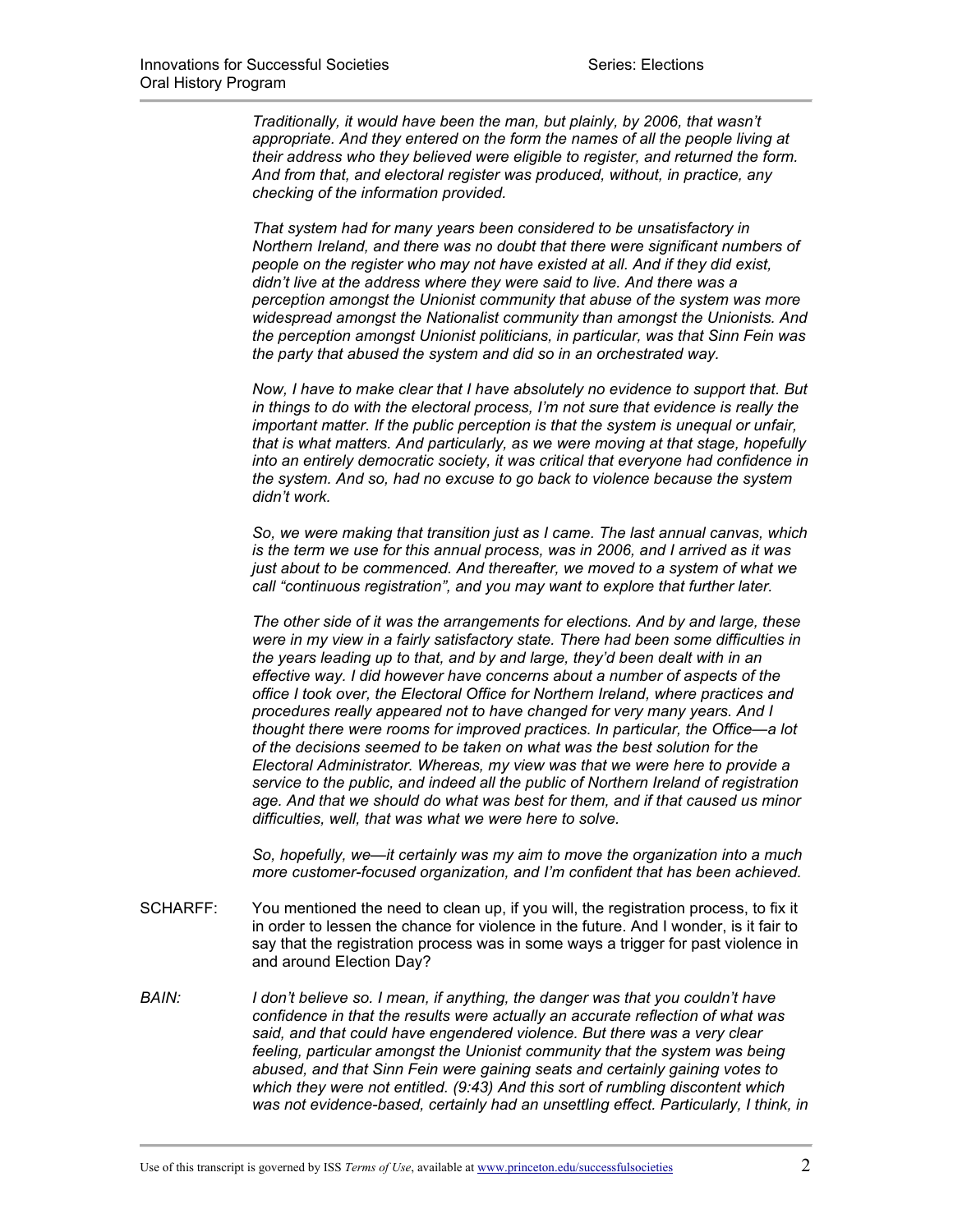*the parts of the Unionist community that might have been involved in paramilitary activity.* 

SCHARFF: So, you come into office in 2006, into this current position, who are you taking your directions from, if you will? Or are you seen as sort of free-range?

*BAIN: That is the beauty of the position, that you are entirely independent. Now plainly, the Secretary of State for Northern Ireland through the Westminster Parliament is responsible for the law and making proposals to Parliament. But one of the advantages of this job if you compare it with people who do similar work in other parts of the United Kingdom, is that I have a direct link to senior officials working for the Secretary of State. So, if I spot a need to change electoral law in Northern Ireland, very often I can approach the officials, and together we will work up proposals.* 

> *I mean, as an example, we've got local elections next May, and on my desk at the moment are the third or fourth drafts of the amending legislation for these elections. And the majority of the changes that are likely to be made when this is laid before Parliament are things I have asked to be changed. Now, in the rest of the UK, that simply couldn't happen. Someone who was a Returning Officer or a Registration Officer has a very long chain before he could conceivably get anything considered by the Cabinet Office, and you'd be talking legislation sometimes taking three or four years. Whereas, we have changed things—we are changing things for next May, as a result of what happened this May.*

> *So, that is a significant advantage. But to come back to your question, I am independent in all my operational decisions. Now plainly, I don't just dream up ideas and go ahead. I have regard to best practice elsewhere. And that is both in the United Kingdom, and on occasion I've looked to the Republic of Ireland to see, you know, do they do anything differently that we could learn from? Now, I'm bound to say the answer is not a lot. And indeed they have recommended on registration adoption of effectively the Northern Ireland system. I gave evidence to a committee on a couple of occasions last year, and they've recommended adopting our system as being a model of best practice. And indeed, Great Britain, as you may have seen in the press, the government announced that they were moving to our system of individual registration by 2014. So, I think Northern Ireland is in the lead on this matter in UK terms.*

*So, I look and, you know, plagiarize any good ideas that anyone else has, but a lot of it is simply discussion with my own senior colleagues, and an iterative process where one of us comes up with an idea, we kick it around, and eventually we get a proposal. And if necessary, we get legislation for it.* 

- SCHARFF: Were there any reforms or substantial changes put in place by your predecessor, Dennis Stanley, that you viewed in 2006, upon assuming the position, as particularly beneficial to the process, or a reform say that you would like to—or did want to continue to improve upon and to implement during your tenure?
- *BAIN: Well, Dennis had been responsible for the introduction of the individual registration, and that was a huge step forward. One of the difficulties, however, was that some people at least, and I wouldn't want to speak for him, but some people regarded simply having individual registration as being the panacea that would cure everything. (14:47)*

*Now, what individual registration did do, was it meant that each person had to make their own application. And on their application, in addition to providing their*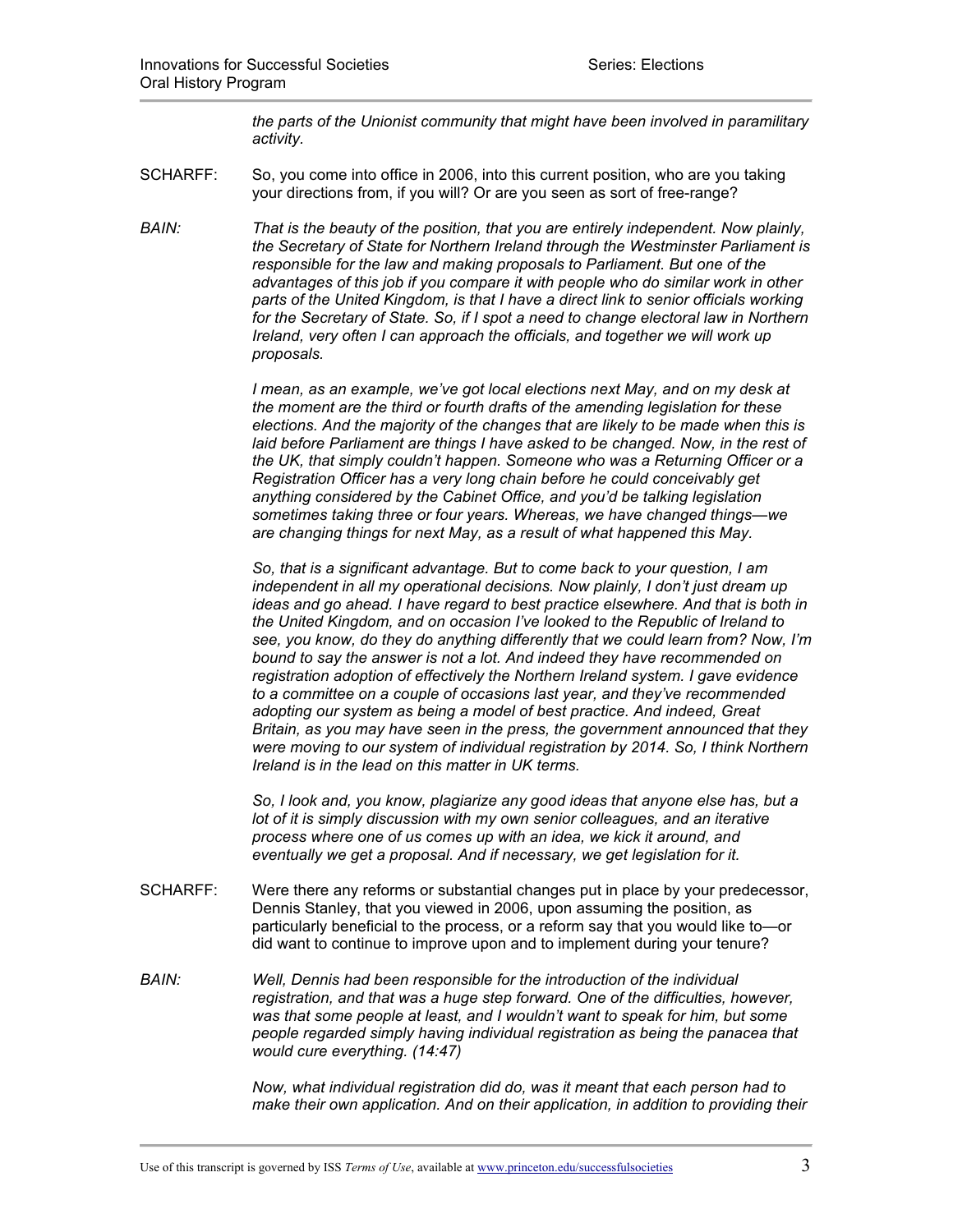*name and address, and nationality, and so on, they had to provide their date of birth and their national insurance number, and they had to sign the form. But that's only valuable if some checks are made to ensure that what they say on the form is actually true. I think it's a matter of regret that when individual registration was introduced, that wasn't done. Now, there were difficulties at that stage in checking national insurance numbers, getting access to the Department of Work and Pensions, who maintains the records of that, and that was solved finally only in 2007.*

*But the other information about, was the persons registering who they said they were, wasn't really being checked at all. So, that was one of the major changes that I introduced, I'm bound to say against quite strong opposition from my staff, who thought it would be bureaucratic and impossible, and so on. And we now have a very comprehensive checks of every bit of information on an application form, which is what the law requires, but wasn't being done, and certainly isn't done at all in Great Britain, which is why in some places, they have a 100 and well, the best I've seen is 119% of the eligible electorate registered. And, I should say, the Republic of Ireland have even higher figures, which is one of the reasons they are changing their system.* 

- SCHARFF: And looking to you, perhaps.
- *BAIN: Yes. Now that does involve extra work, and it does mean that some people who probably are entitled to be registered, don't get on the register, because they can't satisfy us by producing documentary evidence to demonstrate their entitlement. But I think that is vital to ensure the register is accurate, because the public cannot have confidence in it unless it is accurate. And the Electoral Commission, which is a quite separate body from the Electoral Office, an independent UK regulating body, they commissioned a survey at the 2010 election, and one of the questions was, "Do you have confidence in the electoral process?" And the responses in Northern Ireland were not only the highest that have ever been achieved in Northern Ireland, they were the highest throughout the UK by a significant measure.*
- SCHARFF: And that's actually a point I wanted to bring up, was the question of how you measure one's confidence in this process? Because it's sort of a constant reminder the public's opinion of your office and directing sort of what moves you make, and so, you would characterize it as surveys that are carried out? Are there other methods in which you sort of look to the public sentiment on the street, so to speak?
- *BAIN: Yes, indeed. I mean, like any organization, we have a well-developed complaint system. So, the absence of complaints may be an indicator that we're doing things right. But I also employ a firm of mystery shoppers, who either phone up the office, or send e-mails to it, or visit all of my offices, because there are eight across Northern Ireland, with—using various scenarios which I develop with them, but obviously don't share with staff. And then I get feedback of how they were dealt with. Were the staff friendly? What was the advice they were given? And I'm able in that way to assess it. (19:04)*

*And I must say that is one of the best moves I have made, because the surveying by that is actually quite limited. But staff think it's much more extensive than it actually is. And I will regularly get phone calls from staff saying, "I had a mystery shopper in today", and they tell me the scenario. And I say, "Well, that's very interesting, I hope you dealt with it." And I know for certain it was not a*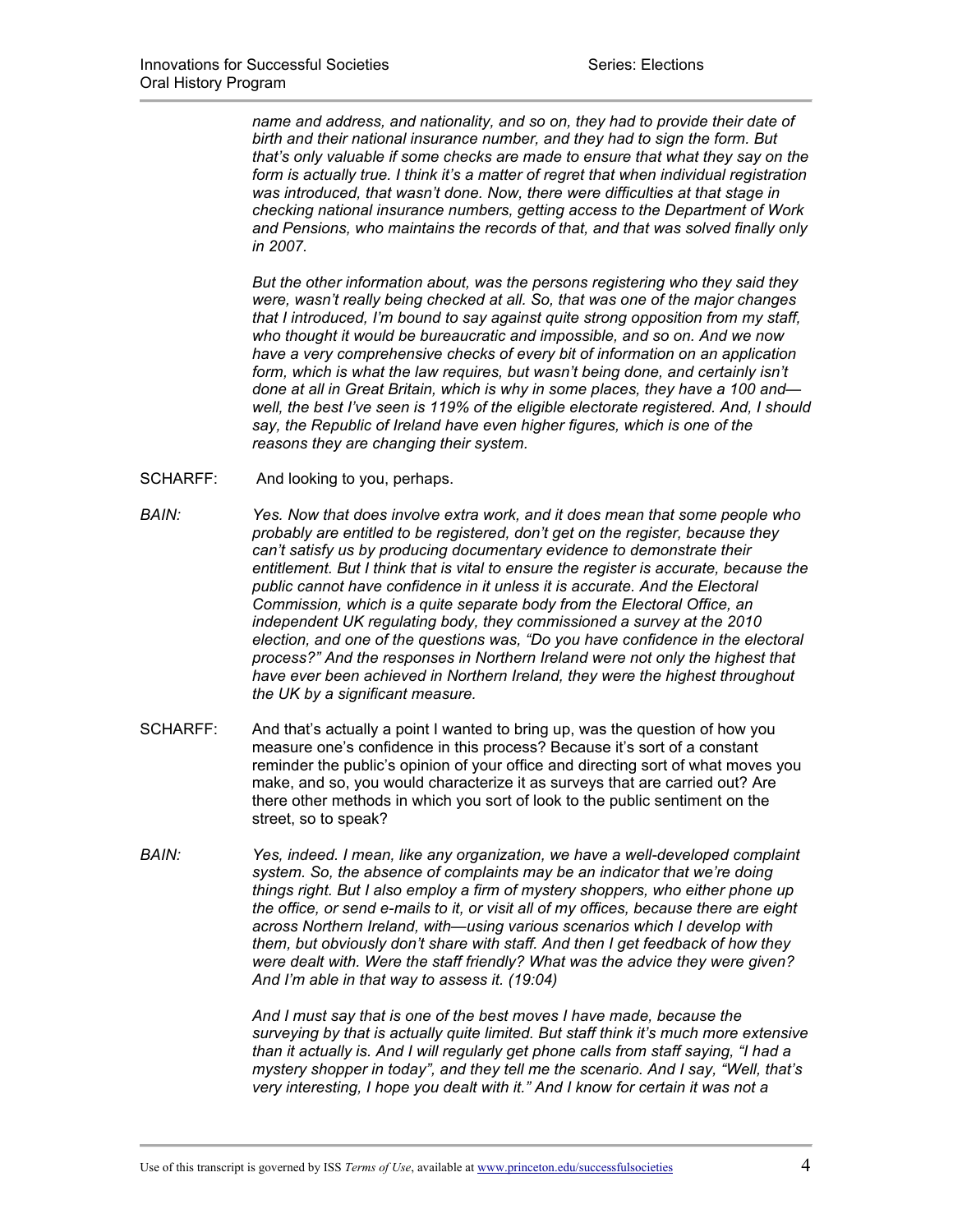*mystery shopper, because the scenario was not one of the ones we used, but if it improves service.*

*But we also signed up to a thing called "Charter Mark", which is an award for all sort of public-facing organizations, run by the Cabinet Office in London to assess customer service against a number of standards. And we had to do quite a lot of work to bring ourselves up to the standard and to maintain the—once we got the award, to maintain it. And that was a very useful process, because there were a number of things that we actually thought we were doing quite well, and only when we looked at what other organizations were doing, realized we weren't actually doing it so well, and we got the award.* 

*Normally, it takes an organization more than two years to achieve the award, we achieved it in, I think, five months. And against the advice of the person that we brought in, an independent person to advise us on what we had to do, and he said, no, you're not ready for it. And we said, well, we can get ready for it if we put our mind to it. We achieved it and we've maintained it ever since, and are now going—that award is being discontinued and there's a new one called "Customer Service Excellence", and we're in the course of preparing for that.*

*But also, I mean, I have pretty regular contact with politicians at a senior level. And, of course, they are a conduit for comments from their constituents. And so, you know, the absence of them complaining about anything is usually a good sign.* 

- SCHARFF: And if they weren't complaints, it wouldn't be politics.
- *BAIN: Absolutely. And, of course, this office is perhaps unusual in that there's fairly extensive media scrutiny of what we do. I mean, in the year up until May 2010, I'd given more than 50 radio or TV interviews during the year, as well as numerous printed media interviews, and indeed planting articles in the press as to save on advertising costs.*

*So, I mean, I'm very keen that the whole process should be transparent and open to the public. And we also, of course, where we're going to make any significant change would consult publicly. We would publish our proposals. I will usually do TV or radio interviews to get it publicity. We'll put it on our website and invite public comments.*

- SCHARFF: I want to ask you, to go back to the subject of electoral fraud, one of your initiatives, as you spoke of earlier, was, and continues to be, cleaning up the registration process. But regardless of how clean the registration lists are, that cannot prevent voter intimidation at polling places on Election Day. And I wonder if you could characterize how you view the state of voter intimidation today? We know what it was a particularly thorny issue throughout the 1980's into the 1990's, and even into the early 2000's. What does it look like today? Does it continue in your opinion? And is that, in fact, affecting the confidence of voters? (23:23)
- *BAIN: I fear it is. It's been a campaign that I've waged for—I think, since 2007 to secure a change to the law, so far, unsuccessfully. The intimidation, as you describe it, takes place, I'm satisfied, in two ways. Electoral law throughout the UK allows candidates to appoint people called polling agents, who are entitled to be present within the polling station. Now, the legislation makes very clear that their primary purpose is to guard against the offense of personation, that is one person pretending to be another and voting on their behalf, and that used to be frequent*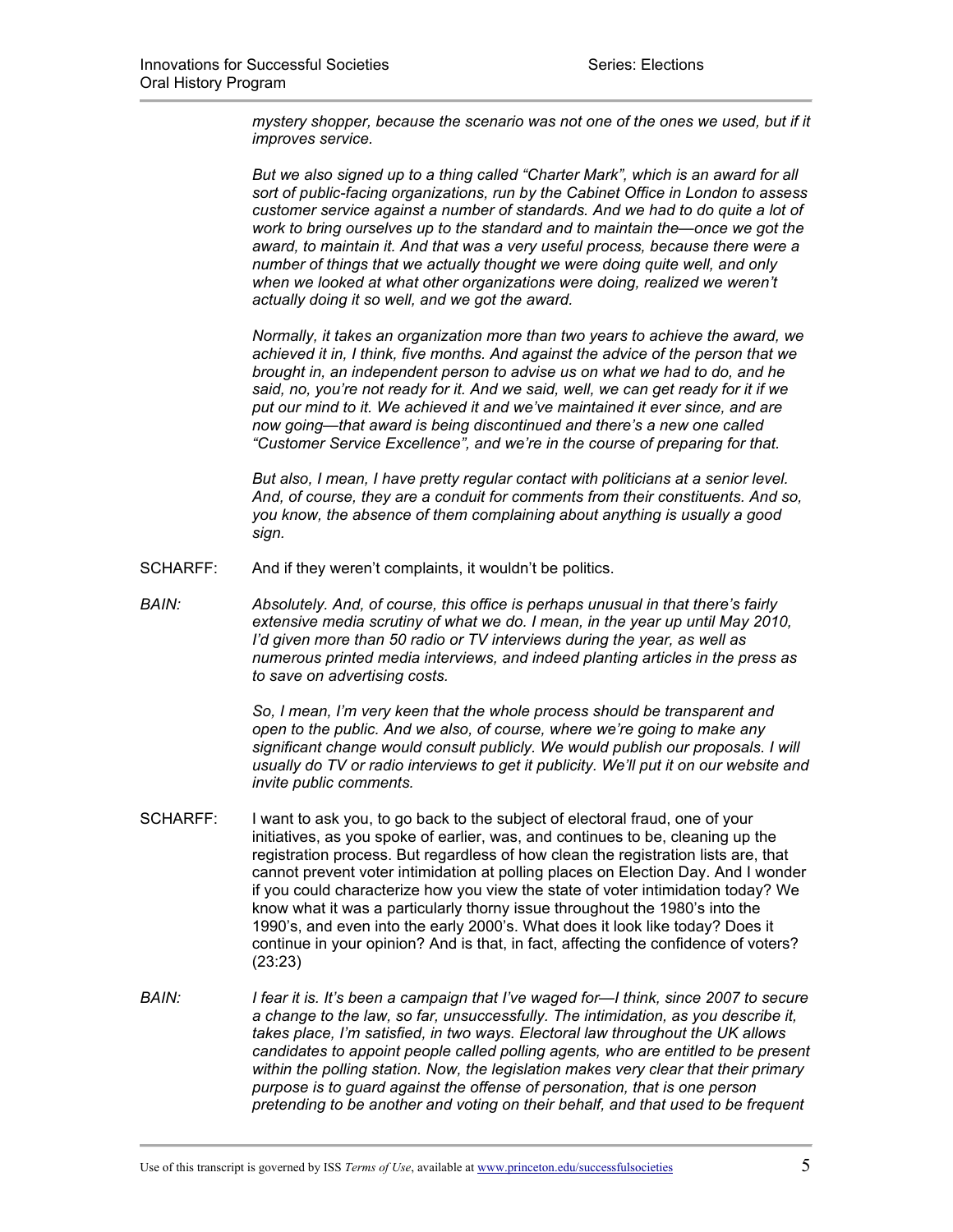*in Northern Ireland. And you've probably heard the phrase, "Vote early and often." And undoubtedly, it happened, and it wasn't restricted to one side of the community by any means.* 

*That largely ceased to be a problem, in fact, you know, stronger than largely, it just has simply ceased to be a problem, because we now insist, the law requires every electorate to produce photographic identification of a number of prescribed types, which are all official records, before they can be issued with a ballot paper.* 

*So, this—since 2003, when that legislation came into force, the primary purpose of polling agents has ceased to exist. Before, a presiding officer at a polling station issues a ballot paper, they are required, having checked the photographic ID, to call out the name and the electoral number as it appears on the electoral register of the voter. And it is the practice of the polling agents to mark down that information by marking a copy of the electoral register.* 

- SCHARFF: Which each polling agent from each party has on their person?
- *BAIN: Yes, yes. And there is absolutely nothing wrong with that, in the respect that it's legal. However, I certainly have had feedback that some—that concerns some electors, because they believe that these party/political representatives can in some way discover how they voted. Now, in fact, they can't, but people, again, it's this point of perception is what matters, not reality. So, some people are discouraged by that.*

*But the real evil of the polling agents, to my mind, is those that abuse the system. The law prohibits them, and indeed makes it a criminal offense for them to pass any information to anyone outside the polling station on who has voted, or who has been issued with a ballot paper. I have not the slightest doubt that some polling agents do pass that information out of the polling station. And they do that in a huge variety of ways. You know, they take a break to go to the toilet, and meet someone in the toilets, and pass it on. There have been occasions when they've been seen recording the information on cigarette papers which they fold up.*

- SCHARFF: And they would do that because part of the law states that that list must remain inside the polling place, they cannot physically step outside the building with the list?
- *BAIN: Correct, that's correct. Now, what happens then, or is said to happen, is that the person receives that information from the particular party, feeds it back to their election headquarters, and they will then visit people, as the evening goes on, who are known not to have voted, and suggest that it would be a good idea to go and vote. (27:56)*

*Now, again, it's perfectly common practice throughout the UK for parties to knock on doors and ask, "Have you voted?" and to encourage people to exercise their democratic right. The difference here is that there is only one party said to be involved in this abuse, and that is Sinn Fein. While I have no direct evidence of their involvement, I can say that they apoint by far the greatest number of polling agents. The Unionist parties would hardly appoint any. The Alliance Party and SDLP (Social Democratic and Labour Party) would appoint quite a small number. And when I've asked why they appoint them, because there's really nothing for them to do, I've been told on every occasion, it is to watch what the Sinn Fein polling agents are doing.*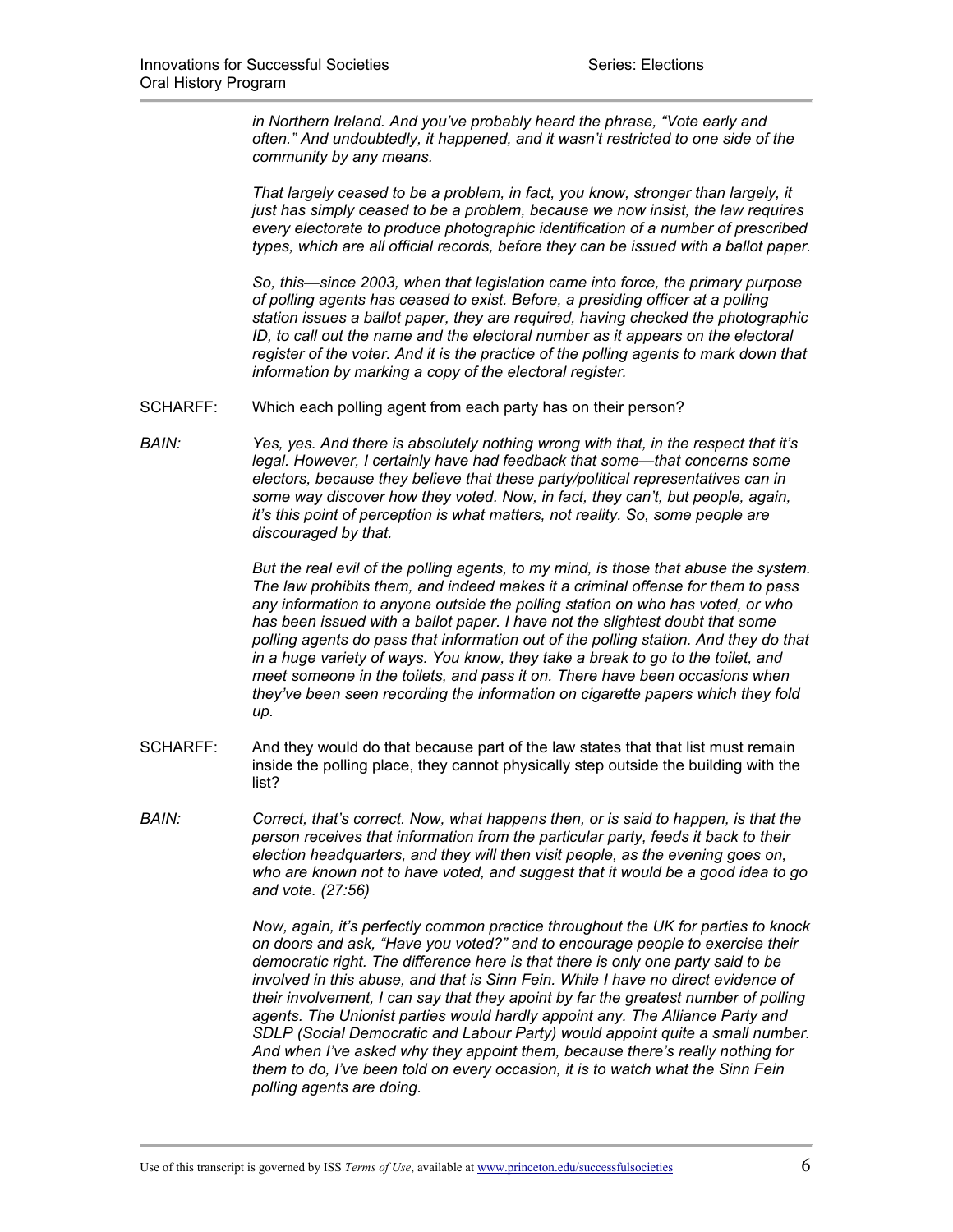*It is said that Sinn Fein, when they go to knock the doors to encourage people who haven't voted—first of all, they're able to tell the voter quite definitely, "You have not yet voted." Whereas, in the rest of the UK, when parties knock on a door, all they can say is, "Have you voted?" And the fact that they are able to say, "You haven't voted." it could plainly be unsettling to some people.* 

*But they also, I have been told, though I can't speak to this myself, would have a number of cars in the street outside, and would say to people, well, we'll give you a lift. Now, there's nothing wrong in that, until you look at the background of Sinn Fein, and the backgrounds of some of the people who were involved, who have terrorist convictions, and were known in the local community to be men of violence. Now, being "invited" to take a lift to the polling station by such a person may be a very different experience for an elector than someone asking him in the rest of GB (Great Britain), "Have you voted? If you haven't, we can give you a lift." And that concerns me.*

*The other activity that concerns me is some of the activity that takes place just outside polling stations. As the Chief Electoral Officer and the Returning Officer for all the constituencies, my ability to curtail activity outside the actual polling station—and the polling station in law is not the building; it is the room in the building where the poll takes place.*

- SCHARFF: That's an important point I think when we talk about who's allowed where.
- *BAIN: Yes, yes. I have no powers to control what happens outside the building. And all I can do is to tell people that if they think what is taking place amounts to a criminal offense, which could be breach of the peace or a public order offense, or there's an electoral offense of undue influence, then they should report it to the police. I have no power and neither do any of my staff. And, for example, at the last election, I had reports of voters going into a polling station with loud music, but music that would be associated with one particular side of the community being played. And that can be intimidating, particularly perhaps for older people. And then, being jostled by not a single party representative, but by a group of party representatives. And having thrust on them a sample ballot paper on which how they should vote was marked.*

*Now, again, you have to look at it in context. There is nothing wrong with handing out sample ballot papers, saying this is how we would like you to vote. It's the manner in which it's done. And indeed, when we come to a number of our elections are single-transferable-vote elections, where people mark 1, 2, 3, 4, and so on, for as many candidates as they want. And for tactical voting reasons, you sometimes want candidates—if you've got two candidates from a party, you*  don't want everyone to mark 1, because that can disadvantage you when it *comes to the transfer of votes. So, it's quite understandable the parties would want to do this, but it's the manner in which it's done that concerns me. And I believe that it is highly likely that some voters are intimidated; that may cause them to vote in a particular way at that election. (33:35) But equally worrying, from my point of view, is the whole unpleasant experience may discourage them from coming to vote at a forthcoming election. I mean, indeed it may go wider, because they may say to their friends, I had an awful experience, and they don't go and vote either next time.*

SCHARFF: And we could also suggest that to not vote could be seen as sort of a rebuke against your own neighbors, your own—in the case of living in a Nationalist area, your, you know, Sinn Fein politician who lives next door which could perhaps affect you somehow through out the course of the year. I mean, there's that level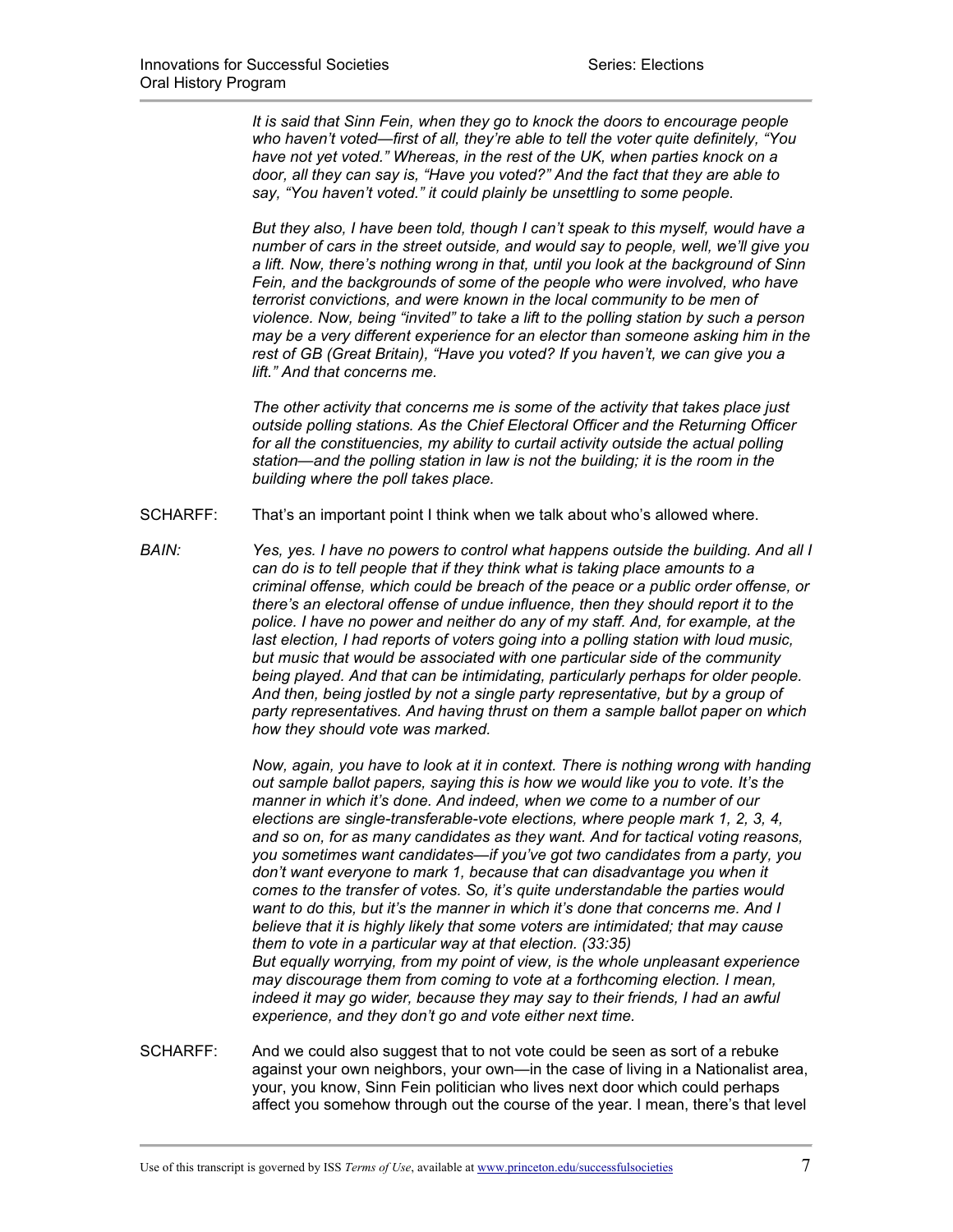of intimidation, correct? I mean, I don't want to come out, but look, I'd better come out because I know Bobby down there is not going to let this go.

*BAIN: Yes, yes. And, of course, in the UK, political parties are entitled to a copy of the marked register after the election. Now, that doesn't show how people voted, but it shows who voted. So, if you're living in what might be described as a Unionist area, the Unionist parties can identify the fact that you haven't voted. And equally, in the Nationalist areas or Sinn Fein areas, they can identify that you haven't voted.* 

> *Now, I have made proposals, I think, annually since 2007, that this is unacceptable. And that since the polling agents—the main reason for having them is no longer an issue, they should simply be abolished. Alternatively, if government isn't prepared to grasp the nettle and abolish them, I think they should remove the requirement of secrecy that makes it illegal to pass information out of the polling station. Because what we have at the moment is those parties that abide by the law are disadvantaged, and it's important to make sure that elections are free and fair, and that all parties have equal opportunity. And at the moment, that is not the case, you gain advantage by breaking the law.*

SCHARFF: It's interesting you mention the—your inability to really do much of anything about the actors who are outside the polling stations. And one of the important story lines that comes up when discussing the violence in 2003 and 2004 in Derry/Londonderry, and the efforts made to dampen violence in time for the 2005 election, were the number of actors outside the polling stations who united, came together, worked with the police—the PSNI (Police Service of Northern Ireland) at the time, worked with the Electoral Office to come to some sort of a solution.

> There seemed to be quite a bit of dialogue between all the various actors, and the question I think I'm getting at is, to what extent would you and would your area electoral officers today make a conscious effort to work with some of the individuals, be they political party representatives, community activists, clergy, mothers, to help police, if you will, what goes on outside?

- *BAIN: I mean, to be honest, they're plainly in dialogue with these people, or some of these, or certainly with the police, and obviously with the political parties, on a pretty constant basis in the run up to any election.*
- SCHARFF: Sorry, they being your area Electoral Office?
- *BAIN: My area offices. But not, I'm bound to say, with a view to dealing with violence at the polling station, because that has largely ceased to be an issue. I mean, I think it's perhaps—and perhaps one of my colleagues, Patricia Murphy, has told you, 2007, at the Assembly elections, there were concerns that there might be difficulty. But we were very fortunate because there was a very important football match taking place on polling day, which unusually was a Wednesday rather than a Thursday. And one of the teams in that was Glasgow Celtic, which is the team that most members of the Nationalist community would support if they supported football. (38:28) And that game was not due to finish until I think 9:00 at night. But fortunately for us, it was a draw at the end of—at 9:00, and they had to play extra time, and that took it on until very close to 10:00. And then, as usual, those watching on TV, there was the discussion of the match, and by the time that was finished, the ballot boxes had been removed from the polling stations, so there was no opportunity.*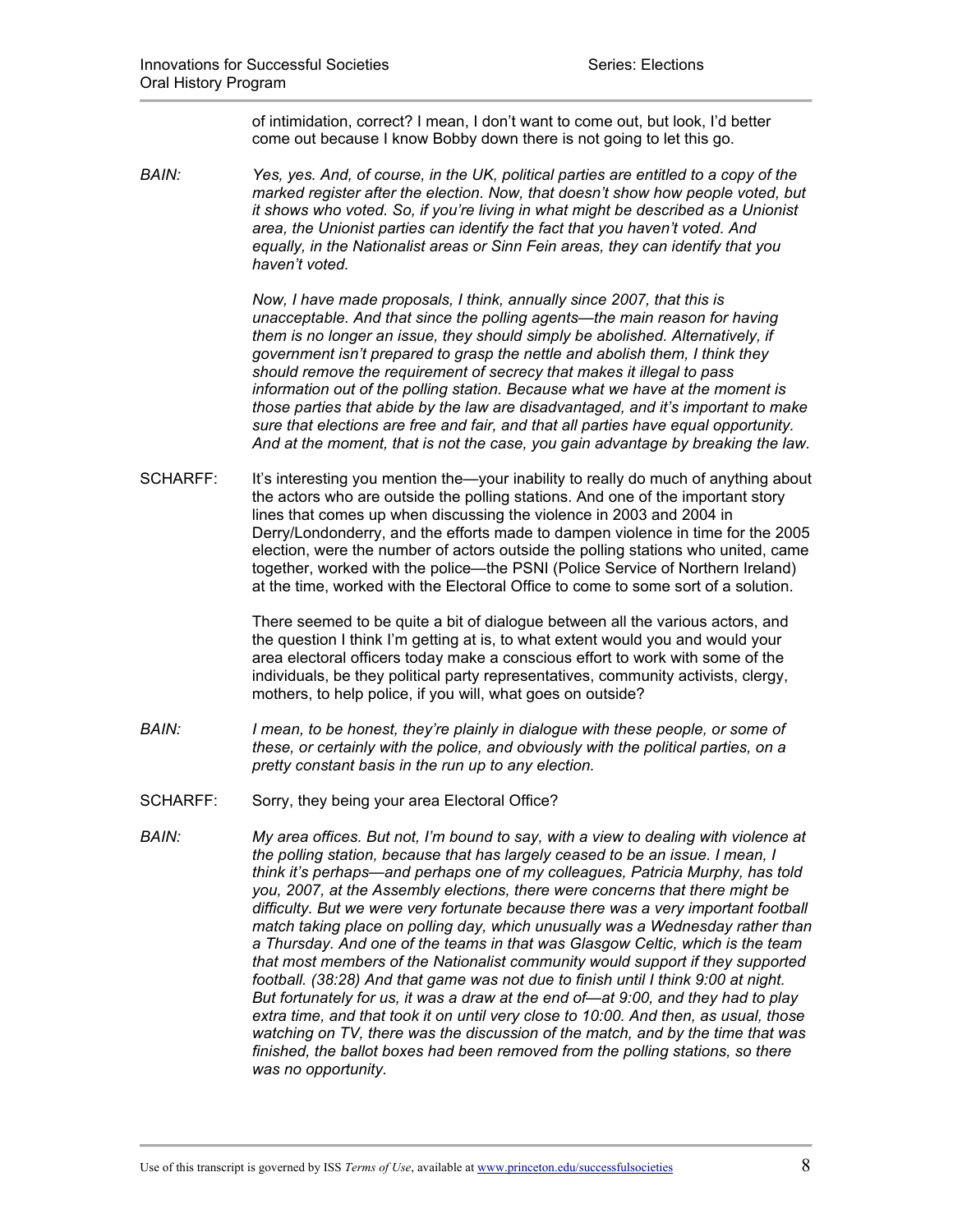*And I think it was part of sort of breaking a historical practice. Many of those involved were young people, and, you know, they had plenty of opportunities during The Troubles, you know, rent a crowd, and you went out and you threw stones, and if you'd asked most of them why they were throwing stones or petrol bombs, they really didn't have much of an idea. And I say that because of work I was doing before I was involved in the prison service.* 

*We'd had no significant trouble in 2005, due to the good work that had been done in Derry. 2007, we were still concerned, but we had this bonus, and we made contact with all the groups that we'd spoken to previously. And I think that broke the cycle of this happening. And then, 2009 was the year of PN (Parnellite Nationalist) election, Parliamentary Election, and frankly, people aren't much interested in that. And so, we'd had by then, five years, by this year, with no issues. So, the people that were 14, and perhaps were involved in the throwing the stones before, were 19 and they were entitled to vote themselves.* 

- SCHARFF: Well taken, sure.
- *BAIN: So, I think, you know, historical accident worked in our favor.*
- SCHARFF: And so, sorry, this football match in 2007 just happened to be taking place that day, or was organized—?
- *BAIN: No, no. It was a European Champions League. Glasgow Celtic were the Scottish Champions and they were playing an Italian side somewhere in Italy, and it was on TV, but it got very wide coverage and—.*
- SCHARFF: Interesting, interesting. And so, since 2007, you've been trying, as you said, to pass legislation to restrict some of these practices that might be seen as fraudulent or leading to intimidation.
- *BAIN: Yes.*
- SCHARFF: Why haven't they gotten passed? That's a simple—it's a very broad, simplistic question, but I wonder what the challenges that you're facing are?
- *BAIN: I persuaded the Electoral Commission, this independent body, that it was a matter that they should look at. And in, I think, I might in saying 2008, they convened a seminar for all the political parties and some academics, and I addressed it, and a number of other people did. And at the end of that seminar, it split on party lines. Sinn Fein were strongly opposed to the abolition of polling agents, though I didn't detect a coherent reason for that. SDLP, at the meeting, were opposed to it, but I understand there had been a breakdown in communications and they were supposed to vote in favor it and had been instructed to do so by their headquarters. Alliance Party, who one could see as neutral because they have representatives of both sides of the community, were strongly in favor of abolition and accepted the argument entirely that they no longer had a legitimate purpose, and that to promote confidence, they should be removed. And the Unionist Parties, who'd been pressing for it for some years, naturally enough, agreed with the proposals. (42:50)*

*I have now taken this one stage further, because there is a danger that if you move the polling agents out of the polling stations, all you really do is move the problem from inside to out the door, which could in some ways be more intimidating. At the European Parliamentary Elections in 2009, in an attempt to deal with this problem, I decided that in a number of locations I would employ*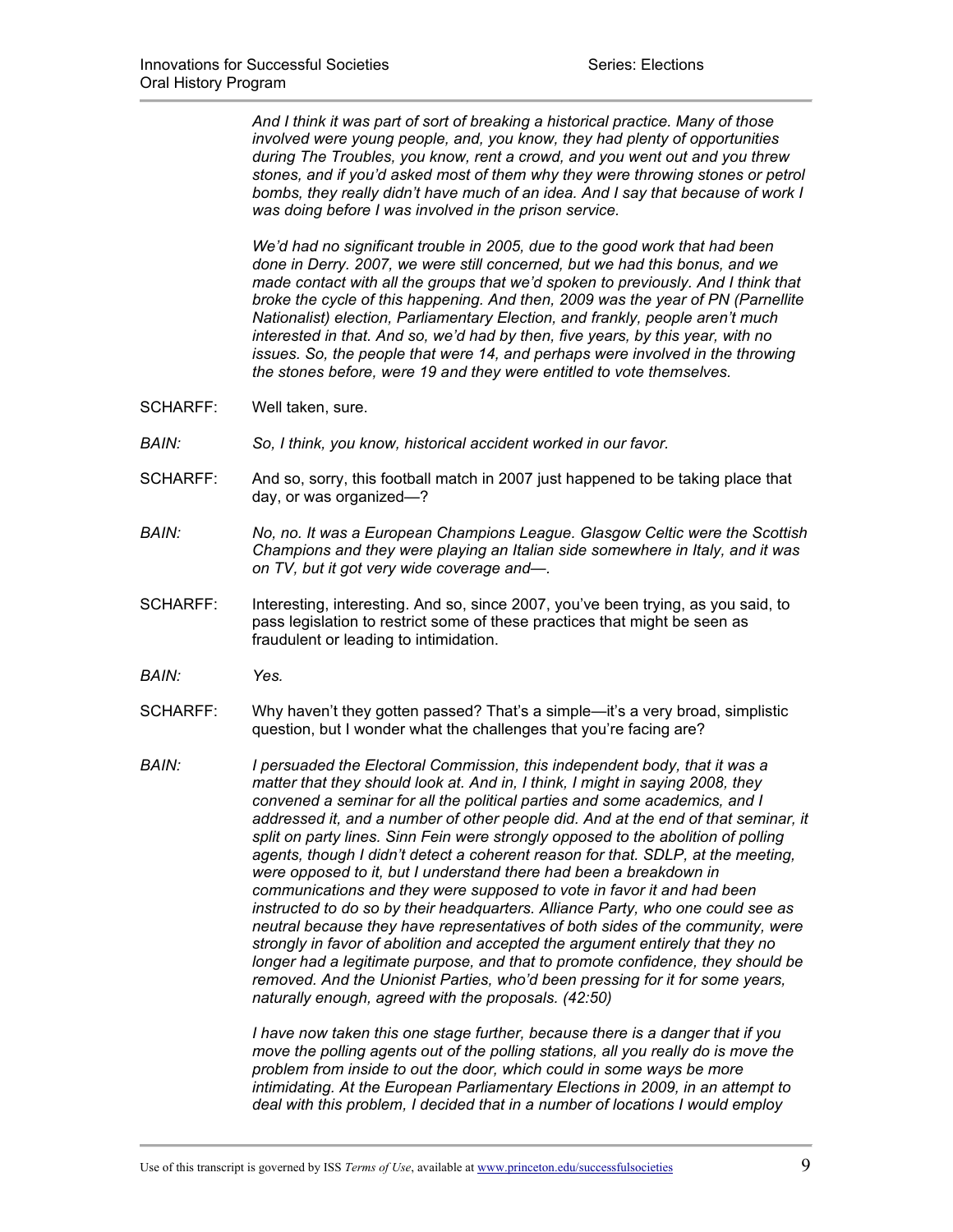*additional staff whose sole purpose would be to watch and record the activities of polling agents. And these were casual staff employed through an agency, and were supposed to have a suitable background for undertaking what could potentially be quite a challenging role.* 

*Unfortunately, many of those appointed didn't carry out their duties terribly effectively. But in places where they did, in a number of places where they did, the polling agents left the polling station because they perhaps realized that there was no opportunity for them to do what they were there to do, and relocated themselves outside the door of the building. And certainly, it was reported to me by senior officials of the Electoral Commission that when they'd visited one of these locations, they were concerned about what these party activists were doing at the door of the station. So, I've moved one stage further and said that we should adopt what I believe is the European standard that no party political activity should be allowed within a prescribed distance of any polling place.* 

*Now, that is being considered by government, which is probably short hand for saying that they have no intention of doing it. To be fair to them, they have a difficulty that the law on this subject is UK-wide law; to change it requires an act of Parliament, unlike most electoral law in Northern Ireland, which can be changed in a less formal way. This is simply not an issue in Scotland, England, or Wales. So, for the Secretary of State for Northern Ireland to get a change across the UK may be quite difficult, because it—you need a suitable legislative vehicle to put it in. They're not going to enact just to do this. And the danger, of course, as soon as you have an act on anything to do with elections, it opens up all sorts of other issues, and can become quite complicated. So, that's why they've said they're considering it and they are doing nothing meantime, but I wouldn't hold my breath—*

- SCHARFF: On that issue.
- *BAIN: —for any great change.*
- SCHARFF: Can I ask, on the question of policing elections, are there any PSNI officials at polling stations in Northern Ireland on Election Day?
- *BAIN: There—so far, I mean, where the police deploy their resources is entirely a matter for them under the direction of the Chief Constable. My understanding is that at this past election there was no static police presence at any polling station. What they do do is they allocate teams of officers who are on election duty, and they will drive around to various polling stations putting in an appearance, and be on hand to go quickly to any polling station where their assistance is required.*
- SCHARFF: But would you have any contact with the PSNI's Chief Constable prior to an election to discuss the possibility of where flashpoints may arise and what the strategy, so to speak, should be? (47:23)
- *BAIN: Prior to each election, I form a working party for the planning, and the Chief Constable is represented on that working party throughout.*
- SCHARFF: And what would you discuss at that meeting? What would be—?
- *BAIN: Well, a number of things, but I don't think I can really go into details of that.*
- SCHARFF: Sure, but it would be related to security at the polling places?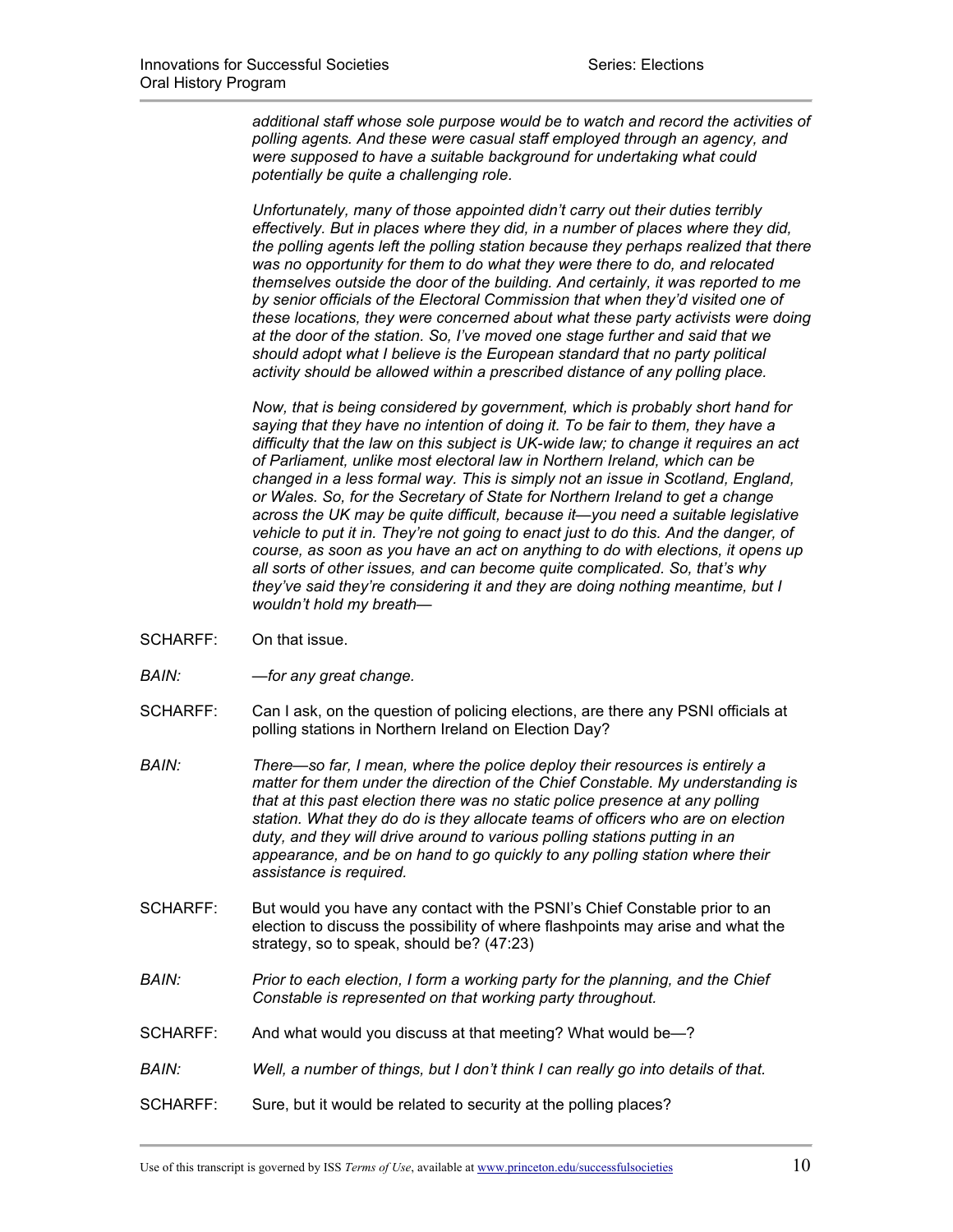- *BAIN: Yes, that would be one of the subjects.*
- SCHARFF: And your interest, from the Electoral Office's standpoint is the safety of your staff and the integrity of the ballot boxes?
- *BAIN: And the safety of people going to the polling stations. I mean, plainly, there is an issue in the climate we're in now, that having police officers, a static presence at a polling station arguably makes the whole voting experience more dangerous, rather than less dangerous. We know dissident Republican groups; their avowed intent is to murder police officers. If you have someone in a static location, a single officer or two officers, often in a remote location where people can predict they are going to be from 6:00 in the morning until 10:00 at night, it is quite an attractive target.*
- SCHARFF: If it were up to you, would you prefer that there be police at certain polling stations, whether it be in the role of helping to eliminate fraud or addressing any number of other concerns that might arise? Or are you comfortable with the idea that the static units, the mobile units, are sufficient enough to uphold the integrity of the process?
- *BAIN: I have heard nothing to change my view that the present arrangements don't work perfectly well. I mean, plainly, if there was an issue in relation to a particular station, or if PSNI received intelligence that there was going to be something happening, then I've every confidence that appropriate measures would be taken.*
- SCHARFF: Have you in your tenure here at the Electoral Office ever needed to close down a polling station or relocate a polling station due to the threat of violence?
- *BAIN: Not due to the threat. We did in 2009 at the European Parliamentary elections have bombs at two polling stations in Lurgan, which were—had plainly been placed there in the night before the polling station and were discovered by my staff when they attended for duty at about half past six in the morning. And the police very promptly were on the scene, followed by the army bomb disposal people. And until they had cleared the devices, we were able to actually continue to use the building, but using a different entrance, and it didn't disrupt the poll in any way.*
- SCHARFF: And most recently there was a car bomb at the—in Derry/Londonderry, at the counting center, the Templemore Sports Complex?
- *BAIN: Yes, at the sports complex. Again, and we, in our planning for the election, had regard to the possibility of some sort of stunt like that by the dissident Republicans. And we, in discussion with the police, assessed which of the eight count centers were the most likely. And I'd positioned my staff by having my Assistant Chief Electoral Officer responsible for elections and my Senior Press Officer in Derry, because we believed Derry or Omagh, which is not terribly far away, were the most likely areas. Either that, or Belfast, where I was going to be myself. (51:43)*

*But throughout all the polling stations, local police commanders had carried out their own risk assessments. And no doubt, having access to information that wasn't available to me, performed there properly and put appropriate measures in place. And that included both a physical, visible police presence, but also increased vehicle checkpoints on roads nearby to discourage or divert anyone*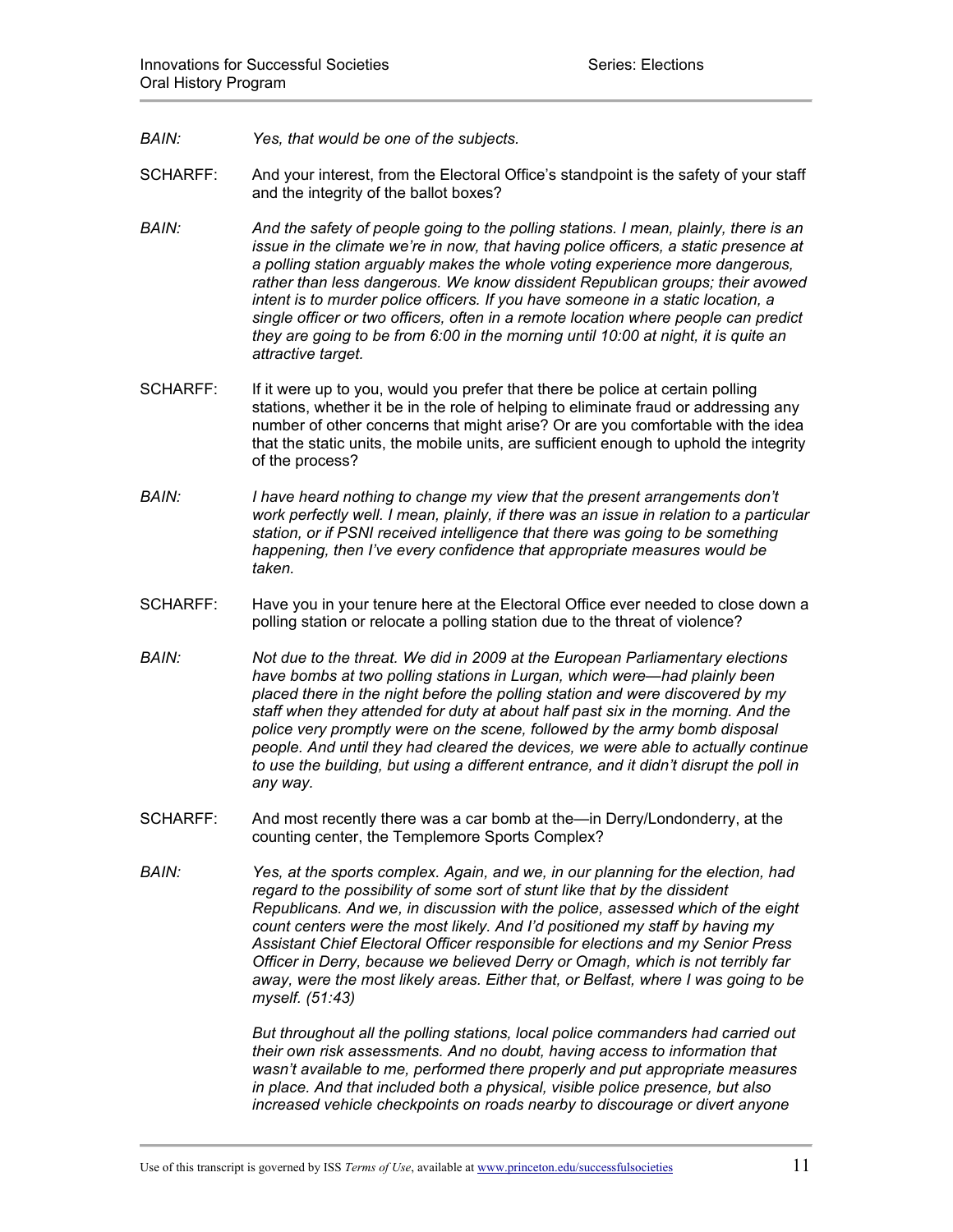*bringing any device towards a count center, and it worked very well. And when the incident happened in Derry, it was dealt with in what I would regard as a very effective way. We had to suspend the count for roughly two hours, if my memory is correct, and were able to complete it still on the early hours of the Friday morning.* 

- SCHARFF: Can you help me to understand, and without having to go into divulging information that would be sensitive, just because our research, the technical, operational, details, when it comes to working the joint efforts between the EONI (Electoral Office for Northern Ireland) and the PSNI, how does the process originate at the ground level and then make its way to you? Is it the case where you have the local area commanders working with your local area electoral officers to devise a plan specific to that constituency, which is then relayed to you at this strategy meeting that you spoke of earlier? Is it a very devolved process? How does the information make its way to you, and what decisions would you need to make that perhaps your electoral officers and the area commanders working together would—?
- *BAIN: No, I mean, I'm not effectively involved in the decision making. The power to make decisions on security is entirely a matter for the Chief Constable and his officers. We would simply advise him of our plans, of how we intend to conduct the election, about what time various things will happen. That will be done at a strategic level at the working group, but the actual details for each count center, for example, and where each polling station will be, and so on, that will be done at a local level, and most area commanders would appoint a member of their staff to deal with that on their behalf.*

*Plainly, in the course of that dialogue, if the police say, well, that's going to be a problem, changes will be made to our plan where that was possible, and that's all done at a local level. I would only get involved, and it has never happened, if one of my area electoral officers came back and said, you know, we have a concern about what the police are planning here, or what they're not planning, and they're saying we're not doing anything about a problem identified. But that has never happened, nor would I expect it to happen. If it did happen, then I would be contacting the Chief Constable and the Deputy Chief Constable.* 

- SCHARFF: But what is the PSNI's responsibility under the law, on Election Day?
- *BAIN: Just their normal duty to guard, watch, and patrol, so as to prevent crime.*
- SCHARFF: And has there ever been, I know there was quite a bit of tension before 2005 amongst those officers who were stationed at the polling stations, simply saying, this is not our job. Why are we standing here? We don't want to be doing this. Electoral Office, go ahead, this is not a matter for us. And I wonder what tensions, what obstacles may still arise to this day?
- *BAIN: I mean, plainly, there are resource issues for the Chief Constable, he has to consider how best to use his resources. But given that we've since—we moved to the present arrangements without static police presence, there have not been issues at polling stations, so far as I'm aware, leaving aside the two bombs in Lurgan, which were before the poll opened. It has never been necessary for any of my staff to ask for police presence at a polling station.*

*My own view is that it would be a total waste of police resources to have a static presence.*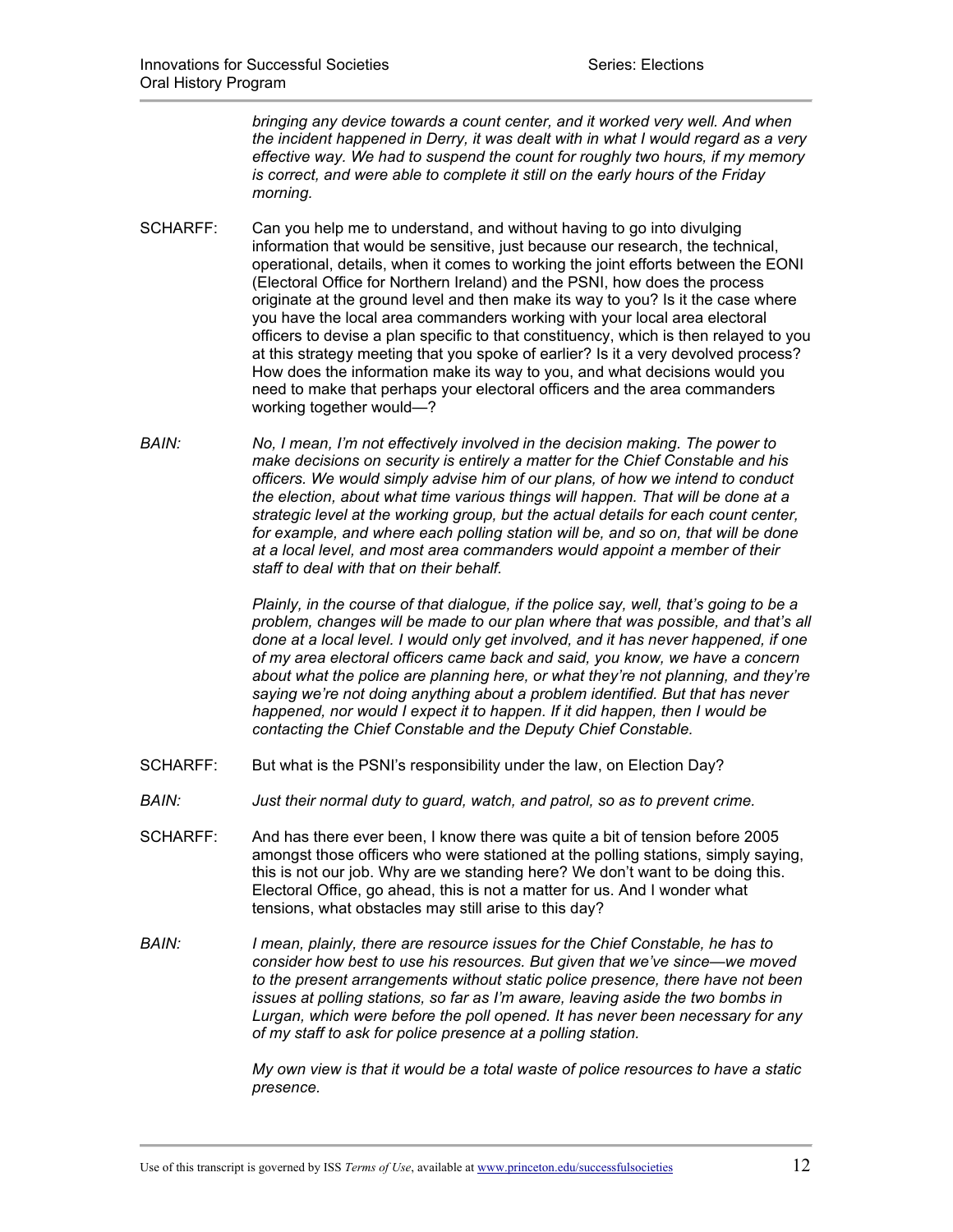- SCHARFF: Can I just ask, as we sort of work our way toward a conclusion here, if one were putting together a book on holding peaceful elections in Northern Ireland, what are the two or three, or perhaps even four, key lessons to include, given the context of how elections are carried out here?
- *BAIN: This probably will miss out the important points, because I'm thinking off the top of my head. I think transparency is very important. I mean, there was a—what a former job people refer to as the "secret squirrel mentality" that you didn't tell anyone anything. I believe in sharing with the public and the electorate as much information as possible. Plainly, there's some things you don't share, but everything should be open.*

*It's important that the election takes place on a register in which people have confidence, and that there are no unnecessary restrictions or barriers put in the way of people going to vote. And, you see, you have to carry back to, it's like out of order, the—a static police presence at a polling station would be perceived by some as intimidating. I think there has to be confidence in what actually happens at the polling station, that it's—the same happens in every polling station, whether it's a Nationalist area, a mixed area, or a Unionist area; it's got to be the same, so no one can say, "Well, that's not what you do there."* 

*And then the arrangements for the counting of votes have to be transparent. And, you know, you've got to make appropriate use of the media. As people, by and large now, don't read newspapers in Northern Ireland, and if you want to get the message across to them, you can send any amount of household leaflets, the people that know what happens in elections may read your leaflet, the people that don't know will probably put them in the bin, and it's a waste of money. But they do listen to the radio, so you've got to use that to make sure they know when the polls open, when they close.* 

*And we had problems in 2001 at an election, and also in Fermanagh and South Tyrone, where there was a queue at the polling station after—at 10:00, and a number of electors were issued with ballot papers after the close of poll. And then there was a challenge to the decision on the grounds they shouldn't have*  been, and plainly, they shouldn't have been. The court took the view that the *numbers issued couldn't have affected the result, so it didn't matter. But you've got to avoid that sort of situation, and avoid any excuses for any violence.* 

*But I think the most important factor is outside the control of the Electoral Office, it's what's the security and political environment is, and that's the matter for the politicians, rather than anything we can do.*

- SCHARFF: Interesting. And finally, as you are nearing the end of your tenure here at the Electoral Office, I wonder as you leave the office at the end of this month, what thoughts will go through your mind as you reflect back on your tenure?
- *BAIN: Yes, I mean, throughout my career, I've moved jobs into quite different areas, roughly every five years, and I always—I'm satisfied that I've done a good job. If I leave an organization better than it was when I took it over, and I'm—though this sounds big-headed, I'm entirely satisfied that I leave the Electoral Office a much stronger and more effective organization than it was in 2006. But much more importantly, I'm equally confident that the electoral process in Northern Ireland is now in a much more satisfactory position than it was in 2006.*

*We have now, I'm satisfied, by far, the most accurate electoral register anywhere in United Kingdom or the Republic of Ireland, and that our elections are delivered*